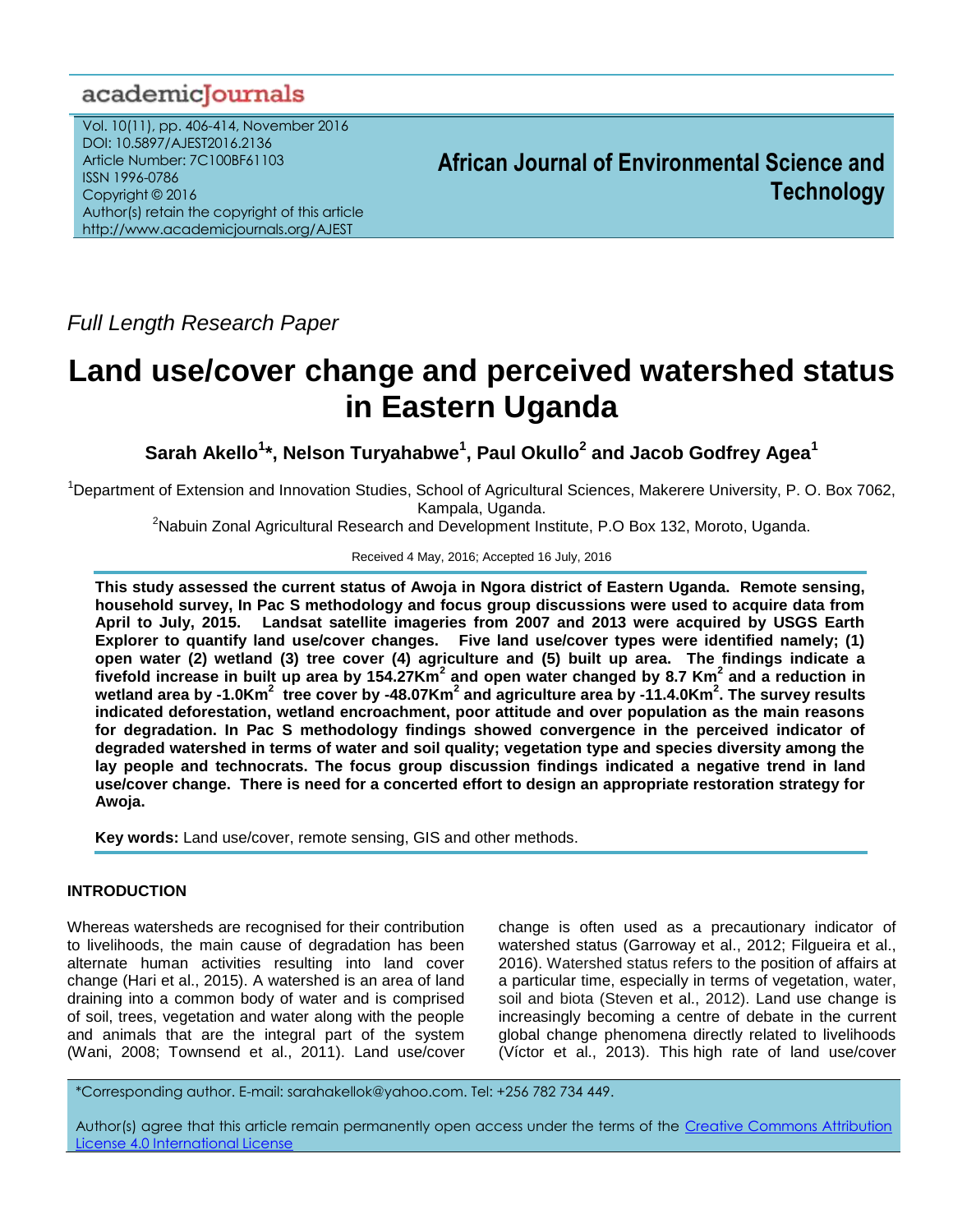change is escalating globally (Palmer, 2009; Townsend et al., 2011; Krumhansl et al., 2015). Additionally, population growth, increased conflict on resource use and limited alternatives are partly the reasons for this change (Turyahabwe et al., 2013; Qingqing, 2015; Junguo et al., 2016). The pressure on watershed resources has affected the original land use/cover. Land use/cover change is the intended employment of land management strategy placed on the land cover by human agents to exploit land cover and it reflects human activities like agriculture, mining among others (Zubair, 2006; Rawat et al., 2013; Bajocco et al., 2016). This change results into reduction in associated quality and availability of these resources (Tesfaye, 2011; Tsehaye, 2013). In India for instance, there has been an increase in land cover/use change specifically in built-up areas and sand bars by 88.8% (Rawat et al., 2013). On the other hand, in Egypt, land cover/use changes show significant decline in agricultural land among other land uses (Ibrahim and Mosben, 2015). Ideally, effective watershed management entails regulated off take of watershed resources to meet the socio-economic needs of the people without degradation and the interaction between water, biota and soil, stable in structure and functions (Qingqing, 2015). A healthy watershed must have clean air, water and biota for a well-balanced system that sustains many forms of life (Kevin et al., 2012).

In Uganda, land use/cover change is an environmental challenge (Mbogga et al., 2014; USGS, 2015). The rate of land use/cover change was estimated at 7% in 1990 and now stands at 11% with eastern Uganda registering the highest rate of 20% (UBOS, 2011; Mary et al., 2014). Awoja watershed in Kyoga Water Management Zone of eastern Uganda with an area of 10  $\text{km}^2$  is a key watershed degradation hotspot with a perceived degradation rate of 76% as compared to 63% from Lake Victoria crescent and 41% in the south western farmlands of Uganda (NEMA, 2008; Nelson et al., 2013). In the last two decades, several strategies including sensitisation, training, tree planting, establishing soil and water conservation structures were put forward by both the government and development partners to protect and restore the degraded watersheds (Ministry of Water and Environment, 2013; World Bank, 2013;). Most of these strategies were geared towards improving the livelihoods of the communities living in the watersheds. In eastern Uganda, two such projects were implemented between 2007 and 2013. The projects implemented were Farm Income Enhancement and Forest Conservation (FIEFOC) and the Community Based Wetland and Biodiversity (COBWEB). The FIEFOC Project provided assistance to private forest owners to plan for and manage their forests, especially those located in watersheds. This was through restoration planting (MWE, 2009). The COBWEB aimed at restoring biodiversity

(Crested crane, shoebills) in Lake Bisina, Awoja watershed area. This was through restoration planting including training on tree nurseries establishment, establishment of alternative sources of income for the community through ecotourism, initiation of a Savings and Credit Cooperative Organisation (SACCO). All these were aimed at restraining the community from over exploiting the watershed.

Awoja watershed supports over 1,700,000 individuals that derive their livelihood from it, with a contribution of over USD 200 as earnings from papyrus harvesting and mat making per household annually (IUCN, 2005; Richard et al., 2009). In spite of this, the watershed continues to face increasing degradation, even with government and development partner efforts to restore it. Although, studies conducted within Awoja watershed indicate failure in restoration efforts due to high population growth and increased demand for watershed resources, little is known about the magnitude of this change in terms of land use/cover (Mutekanga et al., 2013; Mbogga et al., 2014). Unless the extent of degradation in Awoja is known then will government and development partners devise appropriate approaches for restoration. This paper addresses this gap and avails empirical evidence on the status of Awoja watershed in Ngora district in Uganda and shows the extent to which it has changed. The findings contribute to the achievement of the Sustainable Development Goal 15 and its agenda that addresses degradation by ascertaining land use/cover change of Awoja for appropriate restoration.

## **MATERIALS AND METHODS**

## **Description of the study area**

This study was conducted in Awoja watershed of eastern Uganda basing on its high degradation rate in the last two decades of 20%, as compared to the national average of 11% (MWE, 2013). Additionally, it had the highest perceived degradation rate of 76% as compared to 63% from Lake Victoria crescent and 41% in the south western farmlands of Uganda (Nelson et al., 2013). Specifically, Ngora district was selected because it occupies a greater part of Awoja watershed. It also piloted the two restoration intervention projects by the Farm Income Enhancement and Forest Conservation (FIEFOC) and the Community Based Wetland and Biodiversity (COBWEB).

Ngora district is found in North Eastern Uganda which lies approximately between latitude 1°10' North and 1°35' North and longitudes 33°30' East and 34°20' East as shown in Figure 1. Ngora is bordered by the districts of Kumi in the east, Serere to the West, Soroti in the North West, Katakwi in the North and Pallisa district to the South. It covers a total area of  $715.9 \text{ km}^2$ , with  $177$ and 331  $km^2$  (19%) as land and open water bodies, respectively. The main water bodies include Lake Bisina, Lake Nyaguo, Lake Meito and Lake Nyasala. Over 93% of the households are engaged in agriculture with a population density of 267.5 persons/km<sup>2</sup>, higher than the national average of 174 persons/km<sup>2</sup> (UBOS, 2015).

The sub counties of Mukura and Kapir were chosen because they were the implementing sub counties, besides having the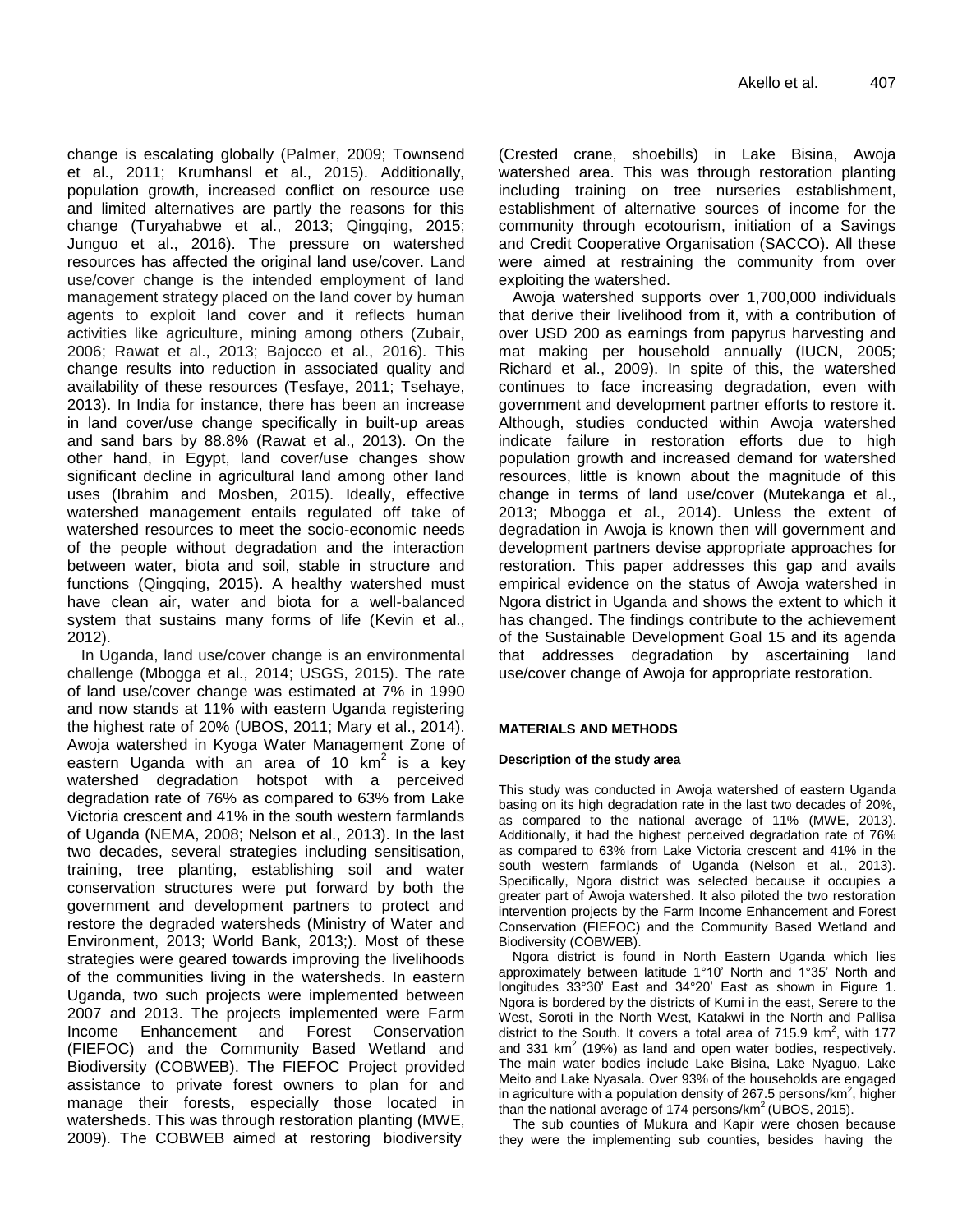

**Figure 1.** Map of the study area.

highest average household numbers of 5.3 and 5.2, respectively above the national average of 4.7 (UBOS, 2015). The parishes of Moru-Kakise and Mukura were chosen purposively because they were the implementing parishes for both COBWEB and FIEFOC interventions. The four villages of Kakor and Omitto in Omitto parish (Kapir) and Ariet and Puna of Moru- Kakise parish (Mukura) were chosen randomly out of the 8 implementing villages.

## **Data collection and analysis**

#### *Research design*

This paper uses an ex post facto cross-sectional research design to acquire both quantitative and qualitative data used in the analysis. This research design best suits investigations where an intervention has taken place and data is collected at one point in time.

## **Quantification of watershed land use/cover changes**

#### *Remote sensing*

Suitable processing of Land sat ETM Images covering the whole of Ngora district and part of Lake Kyoga (path 171, Row 59), of two time periods (May, 2007 and May, 2013) during the period of April – July 2015 was carried out. This was acquired from USGS Earth Explorer (Scaramuzza, 2011; USGS, 2015). The two time periods were considered before and after the two projects' implementation in order to establish the changes that may be attributed to these two projects. The change in land use/cover is shown in Figure 2.

The down loaded images were processed and enhanced with ERDAS 2014 software to aid information extraction and analysis. Land cover change analysis, were performed on the processed images using ENVI 5.3 software (Rawat et al., 2013). The corrections made were meant to reduce inconsistencies in the satellite images which are inherent in the images because of differences in acquisition conditions including variation in sun zenith angles. Supervised classification method with maximum likelihood algorithm was performed to obtain land use/cover types. The classification was adopted from a similar study by Rawat et al. (2013). Five land use/cover types were identified and used in this study, namely; (1) Open Water (2) Wetland (3) Tree Cover (4) Agriculture and (5) Built up area. Post-classification detection method was employed to develop change detection matrix. Quantitative area data in square kilometers and their percentages, overall land use/cover change as well as gains and loss in each category between 2007 and 2013 were compiled as shown in Table 1.

#### *Ground truthing using global positioning system (GPS)*

The classified images were validated in a ground truthing exercise that involved the use of a GPS to collect geographic coordinates for each vegetation cover type. To improve the image classification accuracy, validation exercise was held.

#### *Household survey*

A household survey was carried out in the two restoration sites of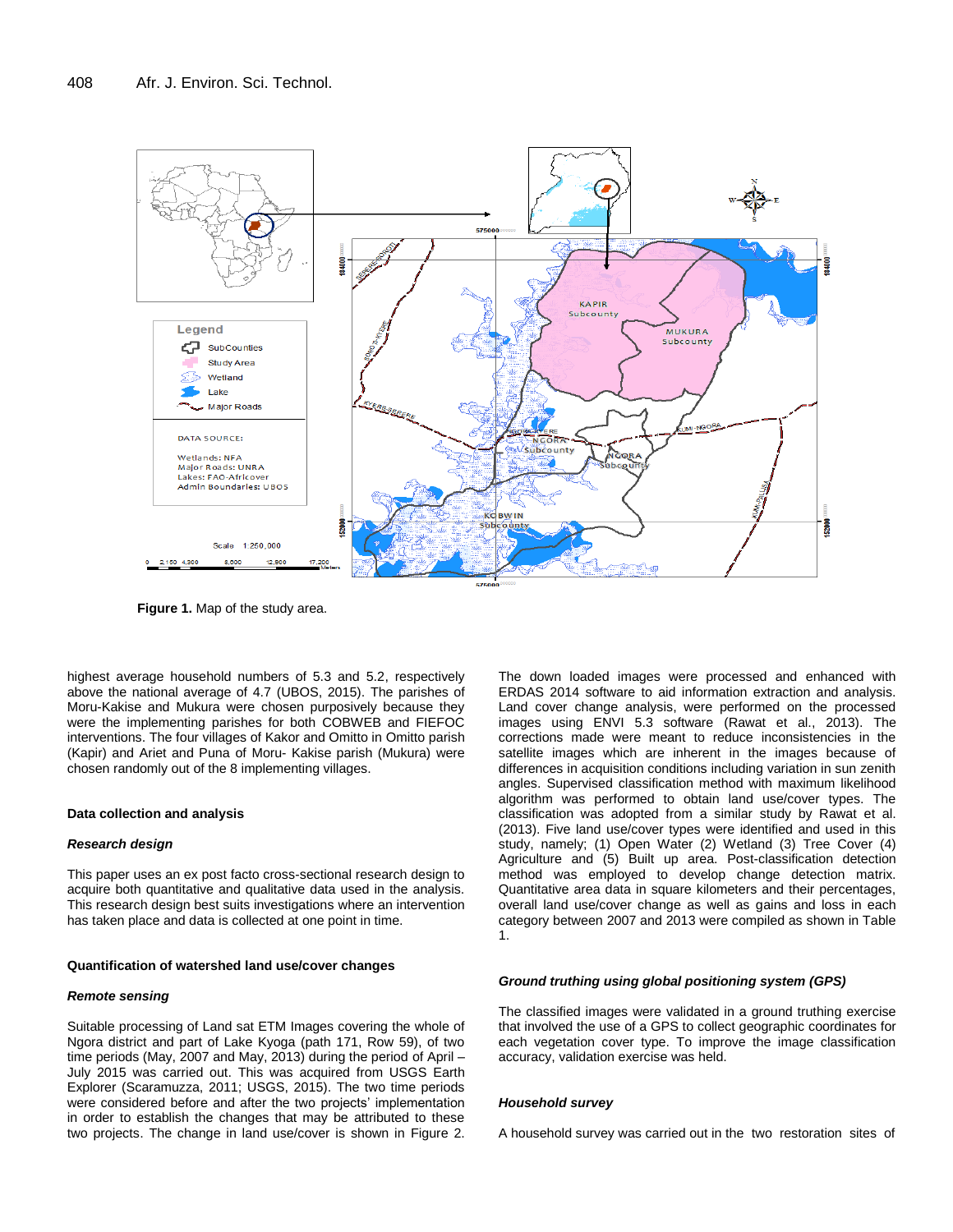

**Figure 2.** Land cover/use change from year 2007 to 2013.

|  | <b>Table 1.</b> Area and percentage change in different land use/cover categories between the time periods of |  |  |  |  |
|--|---------------------------------------------------------------------------------------------------------------|--|--|--|--|
|  | 2007-2013 in Awoja watershed.                                                                                 |  |  |  |  |
|  |                                                                                                               |  |  |  |  |
|  |                                                                                                               |  |  |  |  |

| Land use/cover categories | 2007           | 2013            | Change in land use/cover categories<br>(2007-2013) |            |  |
|---------------------------|----------------|-----------------|----------------------------------------------------|------------|--|
|                           | Area ( $km2$ ) | Area ( $km^2$ ) | Area ( $km^2$ )                                    | Change (%) |  |
| Open water                | 15.73          | 24.43           | 8.70                                               | 55.33      |  |
| Wetland                   | 16.24          | 15.24           | $-1.0$                                             | $-5.1$     |  |
| Tree cover                | 139.63         | 91.56           | $-48.07$                                           | $-34.46$   |  |
| Agriculture               | 223.35         | 109.35          | $-114.$                                            | $-51.05$   |  |
| Built/bare area           | 41.1           | 195.39          | 154.27                                             | 375        |  |

FIEFOC (Mukura) and COBWEB (Kapir). This aimed at generating information from the household members that participated. The sample size was determined using Krejcie and Morgan (1970) formula, commonly used for determining sample sizes when the numbers of participating households are known.

$$
s = X2NP (1 - P) ÷ d2 (N - 1) + X2P (1 - P)
$$

Where  $s$  = required sample size;  $X^2$  = the table value of Chi-square for 1 degree of freedom at the desired C.L (3.841); *N* = the population size;  $P =$  the population proportion (of 0.50 since this

would provide the max. sample size);  $d =$  the degree of accuracy expressed as a proportion (0.05)

Four villages of Ariet and Puna in Moru Kakise parish and Omitto & Kakor in Omitto parish were randomly selected out of the eight implementing villages, that is, two from each sub county. The household members interviewed were selected through simple random sampling so as to have equal chances of being chosen from the list provided by the chair persons of the groups. On average, each group had 65 and 75 households for FIEFOC and COBWEB Projects, respectively. A total sample size of 56 and 63 households for FIEFOC and COBWEB Projects were selected. In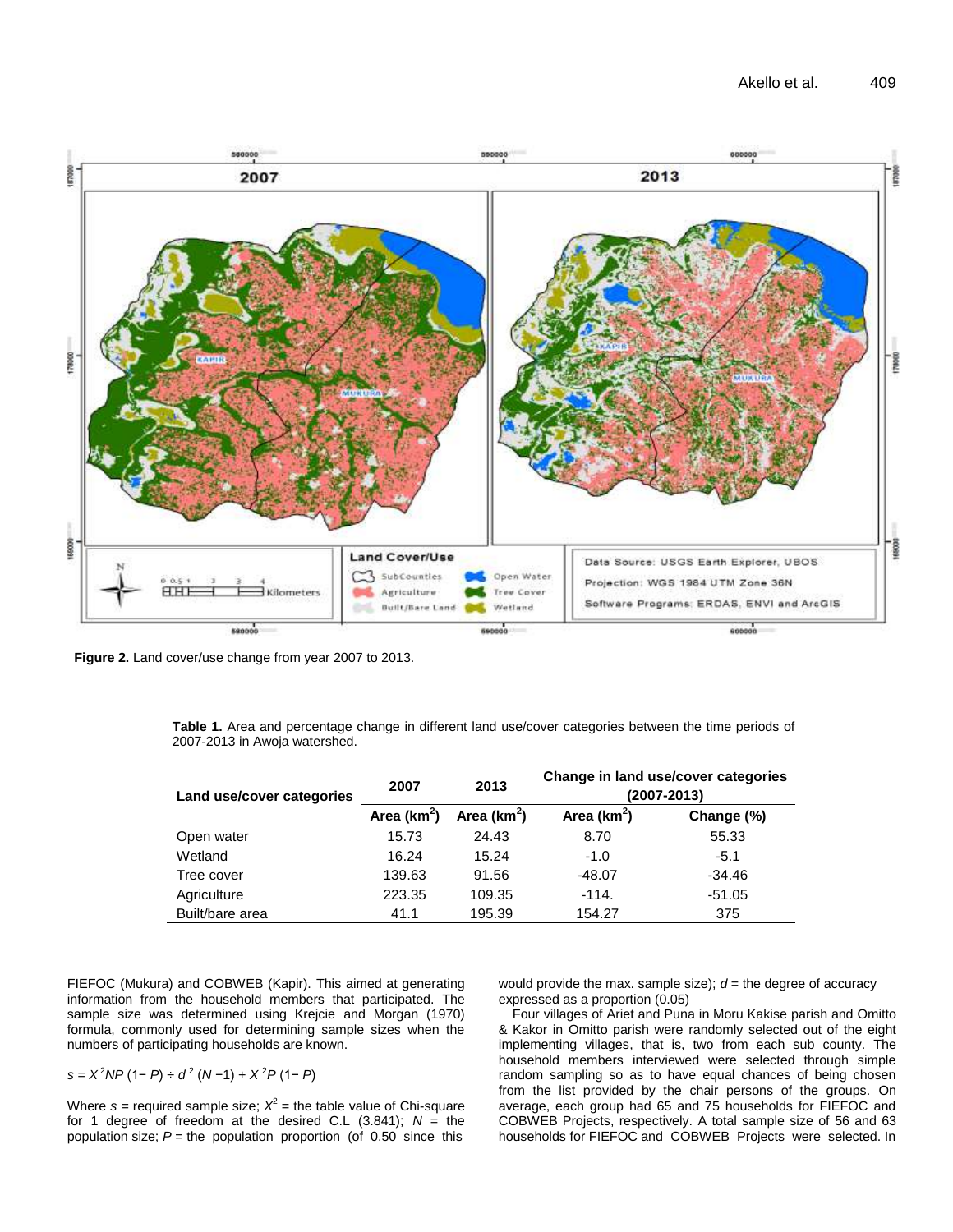total, 112 and 126 households in Mukura and Kapir, respectively, from the four villages chosen, were interviewed. Each household was represented by a respondent who was either the head of the household or any member of the household who was knowledgeable on the group activities. The unit of analysis was the household. Structured and semi structured questions were asked on the causes of degradation of Awoja.

#### **Data analysis**

The data collected from the survey was entered into SPSS version 21 in order to perform statistical analysis. Descriptive statistical techniques afforded the researcher the opportunity to generate frequencies in order to know the main causes of degradation from the multiple responses.

### **Qualitative data on perceived status of the watershed and historical trends**

#### *In Pac S methodology*

This was employed to generate information on the perceived indicators of a degraded and a healthy watershed between the two categories of respondents, that is, the lay people and the scientists. The scientists were purposively selected based on their participation in the projects and technical knowledge of the watershed. These selected individuals were from Ngora District Local Government (NDLG) Environment and Natural Resources sector, Sub County Local Governments of Kapir and Mukura who participated in the projects. In addition, the lay people were purposively identified with the help of group leaders from the membership list presented by the chairpersons of the watershed user groups. This was done based on the knowledge of the watershed and time spent in the watershed area. A total of four FGDs were held, two in each sub county for each category. The number of participants was 6-12 per FGD who were asked semi structured and open ended questions on their perception on watershed status indicators. The variables assessed to ascertain the state of the watershed were: water smell, water colour, soil quality, species diversity and vegetation type. The responses were recorded using a voice recorder and later transcribed. The summary of their responses are shown in Table 3.

#### **Focus group discussion**

The FGDs were held to generate information on the historical trends of Awoja watershed before independence to date. Participants were purposively selected from members of the projects based on their knowledge of the watershed land use/cover change, duration of residence in the watershed, sound memory of the key milestones in Awoja and utilisation of watershed products. The FGD comprised of mainly adult men and women between 60 - 85 years of age who were able to understand and vividly remember the dynamics of Awoja watershed. The members were identified with the help of group leaders from the membership list presented by the chairpersons of the watershed user groups (Golafshani, 2003). This choice was aimed at enriching the discussion with facts and memorable experiences as far as milestones in the management and status of Awoja are concerned. Four FGDs were held, one in each village. The villages were randomly sampled from the eight participating villages. The 6-12 participants per FGD were asked open ended questions on the status and trends of Awoja till the point of saturation was reached (Yin, 2006). The responses

were recorded using a voice recorder and later transcribed.

#### **Observation**

During the field work, observations were also made to verify the information given by the respondents on the current state of Awoja watershed.

## **RESULTS**

### **Spatial and temporal changes in watershed use/cover**

For the period of 2007 to 2013, there were marked increase in change of built up areas and open waters in Awoja watershed as shown in Table 1 and Figure 2. The increase in the built up area was found to be fivefold the size it was in 2007. Built up area in 2007 covered 41.12 km<sup>2</sup> and by 2013 it had increased to 195.39 km<sup>2</sup>. This change of  $154.27 \text{ km}^2$  accounted for 375% rise in the built up area. The area of open water increased from 15.73 to 24.43  $km^2$ , representing a 55.33% increase of 8.7  $km<sup>2</sup>$ . These changes are evidenced in the significant reduction in land under tree and vegetation cover.

Conversely, a reduction in land use/cover was registered mainly in the tree cover and agricultural land categories. The tree cover change reduced from 139.63 to  $91.56$  km<sup>2</sup> representing a  $34.46\%$  decrease. The agricultural land cover category reduced by 114  $km^2$  (from 223.35 to 109.35  $km^2$ ) a reduction of 51.05%. However, the least change of  $5.1\%$  (1 km<sup>2</sup>) was noticed in wetland use/cover category which reduced from 16.24 to 15.24 km $^2$ .

## **Household survey**

From the 237 households interviewed, 85.2% indicated that the main cause of degradation in Awoja watershed was defforestation, 80.6% mentioned wetland encroachement as the cause, 63.7% reported it was poor attitude, 55.3% over population and the least mentioned was political interference standing at 2.5% of the responses as shown in Table 2.

## **Perceived indicators of a degraded and a healthy watershed**

From the FGDs held, the perceived status of a watershed was: rich in witch weed (emoto), elapanit", "ikodokodo", "ijeelo", the presence of hard pans, stunted growth of plants, disappearance of some wetland species like water fowl, shoebills, the crested crane, scanty Acacia species, bare soils, un clear waters of lake Bisina, unappealing water smell, the highly eroded banks and low water level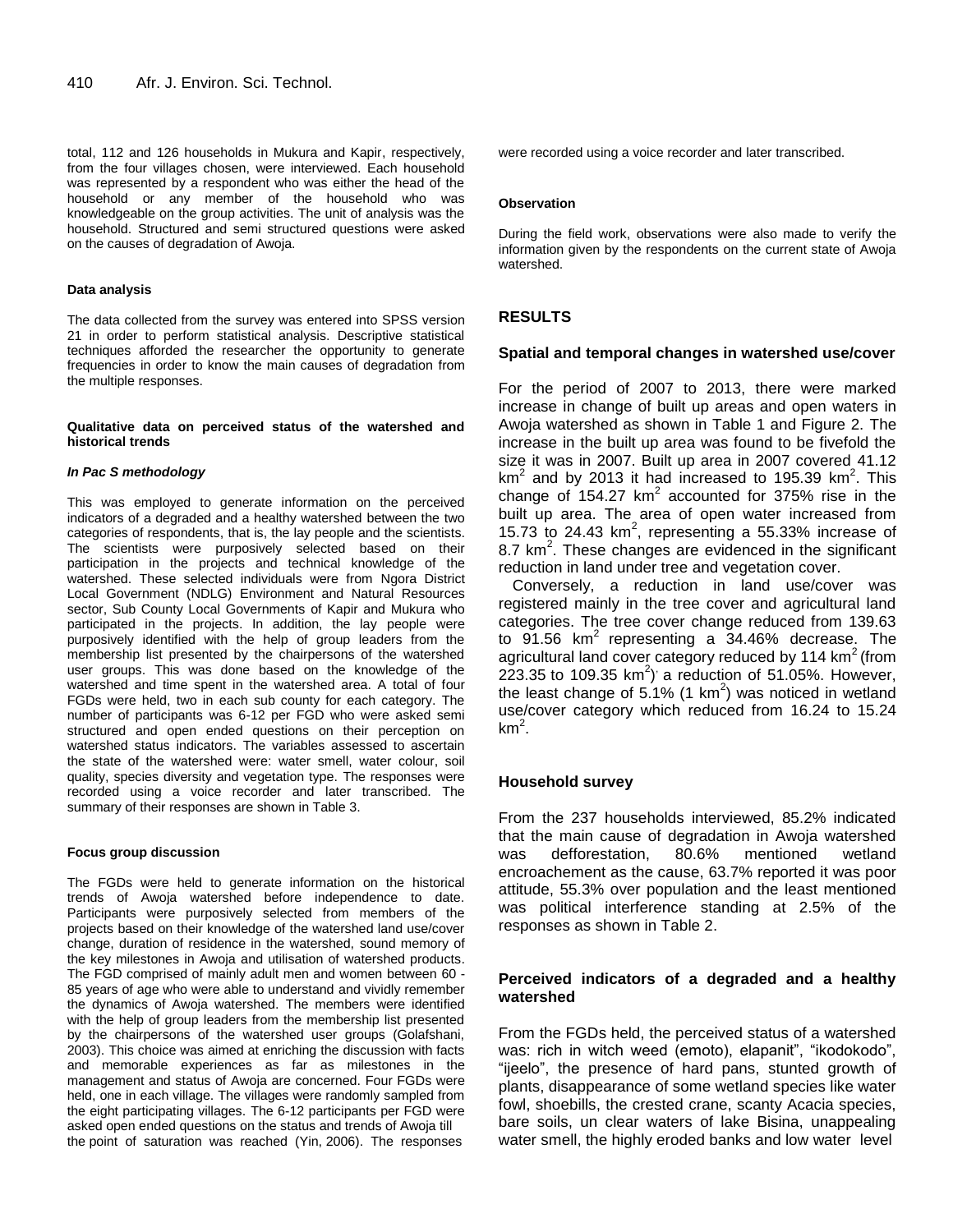|                                            | <b>Responses</b> |                |                         |  |
|--------------------------------------------|------------------|----------------|-------------------------|--|
| <b>Causes of degradation</b>               | N                | <b>Percent</b> | <b>Percent of cases</b> |  |
| Deforestation                              | 202              | 21.3           | 85.2                    |  |
| Wetland encroachment                       | 191              | 20.2           | 80.6                    |  |
| Poor attitude                              | 151              | 15.9           | 63.7                    |  |
| Over population                            | 131              | 13.8           | 55.3                    |  |
| Poor awareness                             | 111              | 11.7           | 46.8                    |  |
| Poor water and soil conservation practices | 96               | 10.1           | 40.5                    |  |
| Lack of enforcement                        | 59               | 6.2            | 24.9                    |  |
| <b>Politics</b>                            | 6                | 0.6            | 2.5                     |  |
| Total                                      | 947              | 100.0          | 399.6                   |  |

**Table 2.** The number of respondents and the percentage case on the causes of degradation.

all pointing to degradation.

Additionally, the abundance of mud fish, small sized tilapia and absence of Nile perch further confirms that the lake Bisina which is part of Awoja watershed is degraded (Filgueira et al., 2016). The presence of small fish, few, thin and miserable cows, poor quality pasture, scanty woodlots and slow regeneration of Acacia trees further confirmed the degraded status of Awoja as shown in Table 3.

## **Focus group discussion**

The historical trend generated from the discussions held, is shown in Table 4. The status of Awoja watershed is worrying. At independence during Obote I and II regimes, its status was fairly good. Its management had been under colonialists much as it was given to the Uganda government. Additionally, both regimes of Obote exhibited improved management through popularized extension services. During the regime of Amin and Museveni, lawlessness set in and the presence of wars and cattle wrestling marked the beginning of total dependence on natural resources with limited alternative source of livelihood. This was coupled with high population, corruption, returning of war affected people from the internally displaced people's camps (IDPs) and inadequate law enforcement.

## **DISCUSSION**

The research findings show the land cover changes in Awoja watershed area in Ngora district, North Eastern Uganda for the period 2007 – 2013. The spatial and temporal changes presented are the basis for discussion. As earlier mentioned, the built up area increased fivefold by 154.27 km<sup>2</sup> signifying a 375% rise. This is explained by the high population increase of 12,119 and 13,312 for

Kapir and Mukura sub counties from the period of 2002 and 2012 according to the national population and housing census. The number of individuals in the age bracket 18 years and above are highest in Kapir and Mukura, registered at 9,197 and 12,498, respectively (Ngora district development plan, 2015), implying the young couples will have to establish their homes hence the increase in the built up areas as they settle. Consequently, the need to establish trading or urban centers for provision of basic commodities such as sugar, salt in the watershed led to clearing land areas to build houses. Whereas, in Uganda, according to Kaggwa et al. (2009), agriculture is the principle cause of watershed degradation, this study differs from the watershed restoration sites in Kapir and Mukura sub counties in Ngora. The findings are also not in agreement with a study carried out by Tesfaye ( 2011) in Ethiopia, that asserted that agriculture is the main cause of watershed degradation. However, it concurs with Ibrahim and Mosben (2015) findings in Mansoura and Taikha watershed areas of Egypt that showed an eight fold increase in the built up areas from 28 to 255  $km^2$  from 1985 to 2010 that largely contributed to watershed deterioration The decline in land use/cover size in tree cover and agricultural land categories of 48.07 and 114 km<sup>2</sup> respectively was because agricultural land was taken over by settlement. Part of the area which was taken up for settlement and urbanisation was formerly for agriculture hence the decline in area under agriculture. Therefore, those involved in agriculture have abandoned it for petty trade like motorcycle riding (boda boda) and selling of basic household items like salt, match boxes, cloths while others are engaged in alternative sources of income such as baking chapatti and brewing (waragi), thereby diverting the youth who search for quick money.

This is further backed by responses from upto 85.2% interviewed individuals who stated that Awoja watershed had undergone degradation over the years due to deforestation, followed by wetland encroachemnt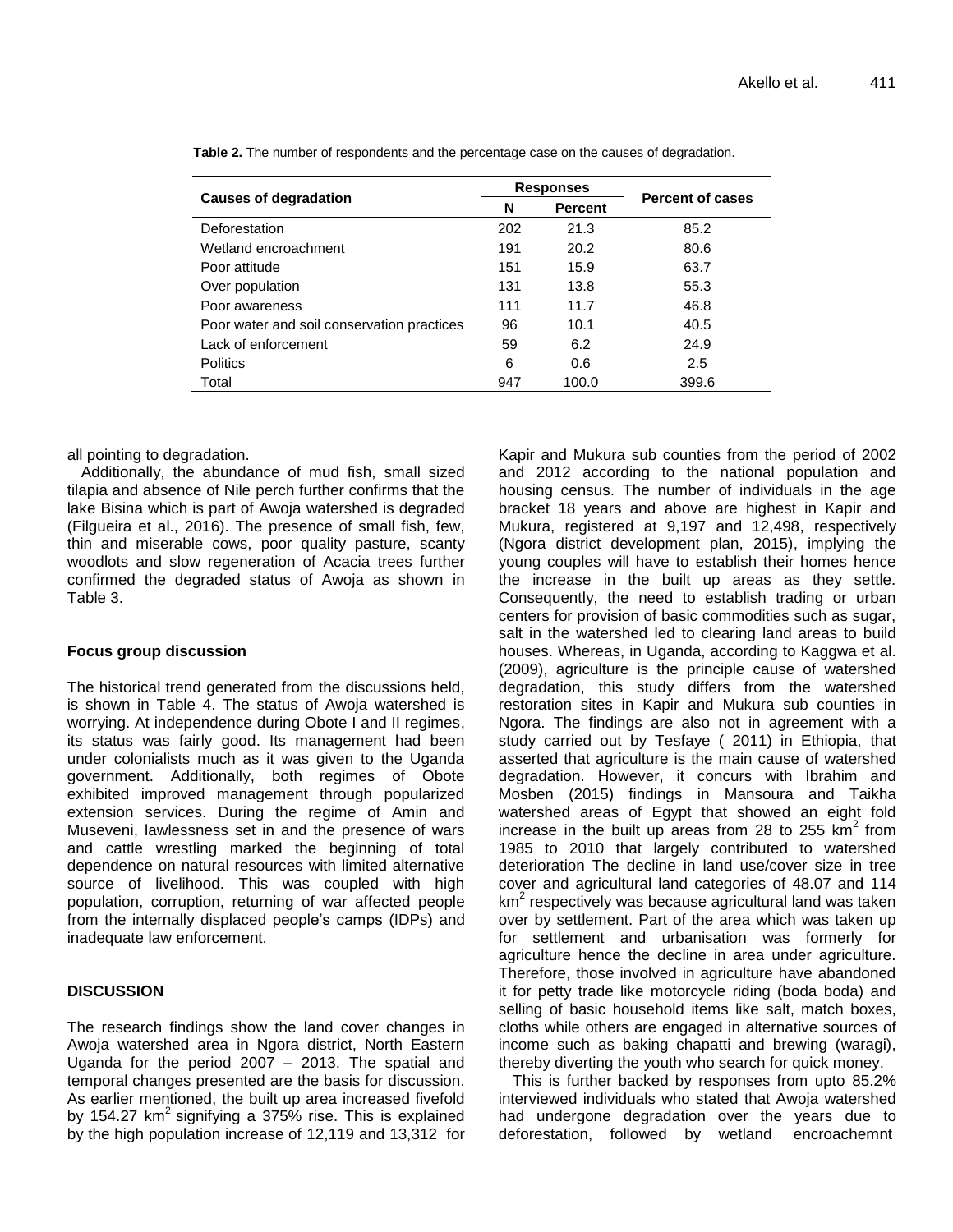## 412 Afr. J. Environ. Sci. Technol.

#### **Table 3.** Perceptions on the status of Awoja watershed.

| Variable          | <b>Degraded watershed</b><br>(Lay persons)                                                                                                    | <b>Degraded watershed</b><br>(Scientists)                                                                 | <b>Healthy watershed</b><br>(Lay persons)                                                                                                              | <b>Healthy watershed (Scientists)</b>                                                                                                                                                                                            |
|-------------------|-----------------------------------------------------------------------------------------------------------------------------------------------|-----------------------------------------------------------------------------------------------------------|--------------------------------------------------------------------------------------------------------------------------------------------------------|----------------------------------------------------------------------------------------------------------------------------------------------------------------------------------------------------------------------------------|
| Water smell       | Smelly                                                                                                                                        | Poor water quality                                                                                        | Clear                                                                                                                                                  | Clean water, presence of water lilies,<br>big<br>perch.<br>Nile<br>sized<br>tilapia,<br>regeneration of papyrus                                                                                                                  |
| Soil quality      | Very loose light soils easily blown<br>by wind, very little harvest from<br>such soils                                                        | Reduced<br>yield,<br>poor light<br>soils                                                                  | Dark sandy loamy soils, Earth worms are<br>frequently found                                                                                            | Absence of species of animals like<br>Antelopes, Rabbits, Foxes, Hyenas &<br>Terrestrial<br>tortoises, vegetation and<br>trees like (Fagara:<br>eusuk), Acacia<br>Albizzia<br>species,<br>Grass<br>species,<br>`ecici",``ekode") |
| Water colour      | Greenish in colour, brownish with<br>dirt (silt)                                                                                              | De-oxygenated water rich in<br>algae bloom                                                                | Whitish                                                                                                                                                | Oxygenated and Colourless                                                                                                                                                                                                        |
| Species diversity | Lung fish,<br>crocodiles,<br>frogs,<br>leeches, snakes (puff<br>udder),<br>"Ailiilin"-(white festive ducks), pigs,<br>big rat, ducks.         | Destroyed vegetation, biota<br>Abundance of<br>and water.<br>mud fish                                     | Hippopotamus, sheep, goats, lizards, cows,<br>squirrels, snakes (cobra), cat fish, Nile<br>perch, tilapia, "abubusia", "adolia", "elibi",<br>"ekolia", | Vegetation with vigorous growth, rich<br>biota and clean water, abundance of<br>Nile perch and Tilapia, shoebill and<br>presence of created crane                                                                                |
| Vegetation type   | Abundance of Aleo vera species,<br>star grass, witch weed (emoto),<br>"ekeriau", "elapanit", "ikodokodo",<br>"ijeelo", "ikarama", "igirigiro" | Scanty Acacia trees, bare<br>soils that cannot support<br>large hard , scanty vegetation,<br>dry wetlands | Papyrus, water lily, spear grass, "ewaat",<br>"lab lab", sedges, all crop types                                                                        | Green vegetation rich in biodiversity,<br>abundance of spear grass, nutritious<br>and healthy pasture                                                                                                                            |

(80.6%), poor attitude (63.7%) and over population (55.3%). Political interference was rated least (2.5%) as one of the casues of degradation. The perceptions on the reason for degradation seem to be consistent with the trends recorded during this study for the spatial and temporal analyses of land use/cover change from satellite imagery. The gradual substitution of agriculture with urbinasation and settlement was reported during the FGDs to have intensified from the mid 1980s to date.

In Pac S methodology results showed

convergence in perceived indicators of watersheds status among the lay people and the scientists. The current status of Awoja watershed depicts degradation from the perceived indicators. The responses on vegetation types indicated that, papyrus and spear grass were rarely seen and the species of organisms were not many like they existed half a century ago, hence a degraded Awoja. The focus group discussions equally showed a negative trend in the status of Awoja watershed despite several interventions by government and development partners (Mbogga

et al., 2014). The degradation was mainly due to conflicts for watershed resources use, stemming from 3.1% population growth in the country (UBOS, 2015). Furthermore, the failure by the elders to perform rituals for rain making coupled with inadequate law enforcement are to be blame for this trend in the degradation of the watershed.

## **Conclusion**

This study provides evidence on the state of land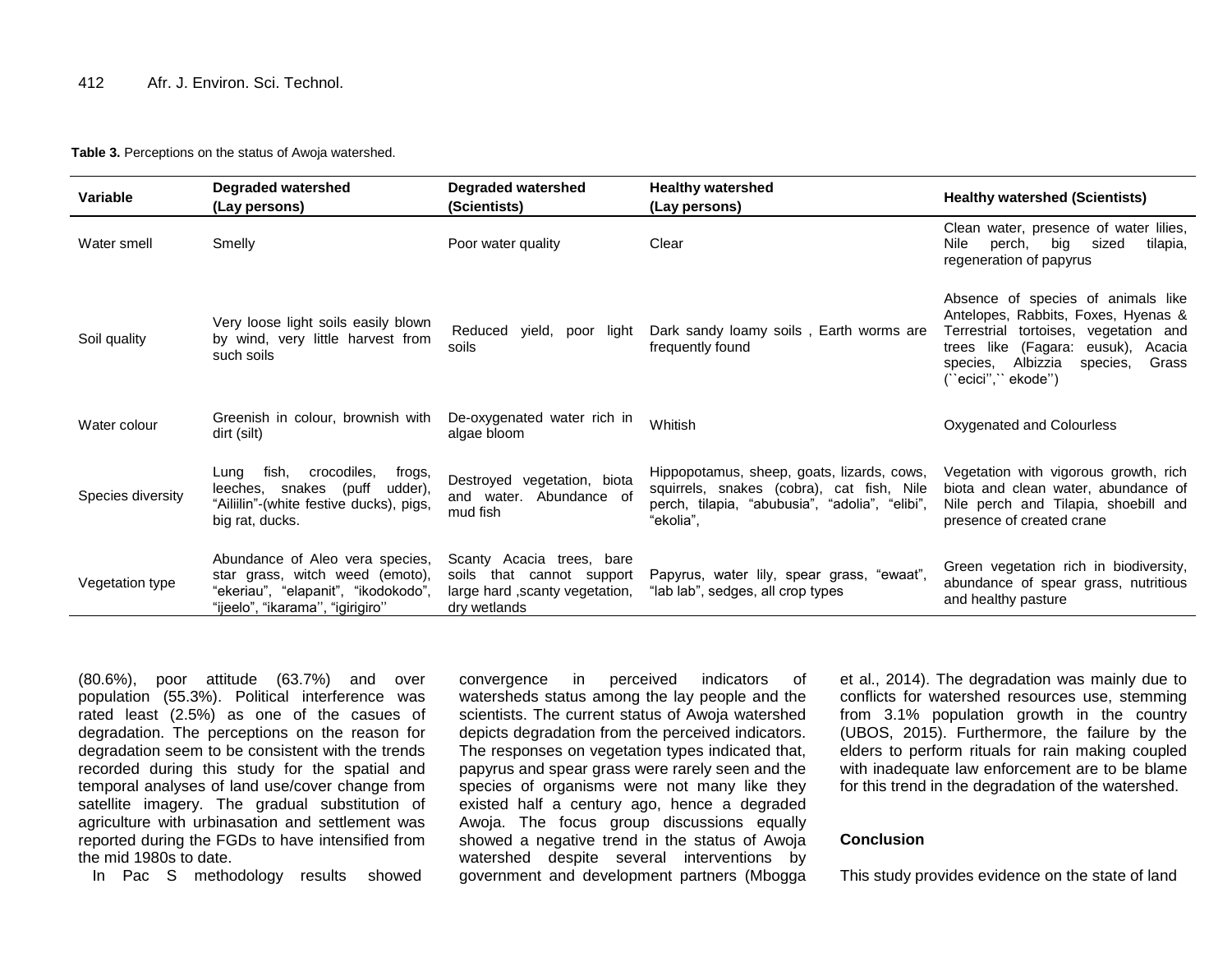## **Table 4.** Historical trends of Awoja watershed.

| 1962<br>1970<br>Obote I                           | Colonialists transferred management to Uganda government, abundant tree (big) and vegetation cover with high biodiversity, low population, less pressure on<br>natural resources, respect for the wetlands which were used as communal grazing lands and adequate professional extension services were provided                                                                                                                                                                                                                                                                                                                                                                                    |
|---------------------------------------------------|----------------------------------------------------------------------------------------------------------------------------------------------------------------------------------------------------------------------------------------------------------------------------------------------------------------------------------------------------------------------------------------------------------------------------------------------------------------------------------------------------------------------------------------------------------------------------------------------------------------------------------------------------------------------------------------------------|
| 1979<br>1971<br>$\sim$<br>Amin's regime           | Lawlessness sets in, deteriorating conditions of woodlands, vegetation, water, soil and fish catch, flood hit Lake Bisina and people could not cross to Katakwi<br>on foot, abundance of lung fish and hunger was experienced with provision of relief food (yellow posho) by government and World Food Program, extension<br>services on natural resources were paralysed, population increase, conflicts over land rose as the value of money began to depreciate                                                                                                                                                                                                                                |
| 1985<br>1980<br>$\sim$<br>during Obote II         | Improved extension services, increased tree cover and food production, rule of law resumed and beginning of conflict on watershed resources with increase in<br>population.                                                                                                                                                                                                                                                                                                                                                                                                                                                                                                                        |
| 1986<br>1992<br>$\blacksquare$<br>Museveni regime | Genesis of civil war and cattle rustling, people resorted to use of hand hoes as opposed to ox ploughing and famine set in, most of the IDPs depended on<br>watershed resources since the cattle were stolen (rustled)                                                                                                                                                                                                                                                                                                                                                                                                                                                                             |
| 1993- to date                                     | Annual rate of degradation was increasing, there was typhoid outbreak, formulation of policies and laws on management of watershed like Environment Act,<br>Forest Act, Water Act, emergence of many NGOs, beginning of corruption in the resource management, loss of respect for local leaders, lawlessness among<br>the local people increased, increased number of offences related to watershed resource use, those from IDP came back home and began to encroach on<br>wetlands, with massive tree cutting for brick making, charcoal burning and firewood for subsistence and commercial uses, population increase and increase in<br>land conflicts. The rate of degradation is very high. |

| use/cover changes in Awoja watershed in Eastern     |
|-----------------------------------------------------|
| Uganda from 2007 to 2013. The major causes of       |
| watershed degradation being deforestation,          |
| wetland encroachment, poor attitude and over        |
| population as the communities clear more land for   |
| settlement and utilise the watershed resources.     |
| This study thus deviates from a similar study by    |
| Kevin et al. (2012), who found out that 37% of the  |
| change in land use at Gaspereau watershed was       |
| as a result of agriculture and not urbanisation.    |
| Unless, appropriate watershed restoration           |
| strategies are designed through afforestation, law  |
| enforcement on culprits and continuous              |
| sensitisation of the watershed community on the     |
| causes of degradation, all individuals whose        |
| livelihoods depend on Awoja will continue to suffer |
| effects of degradation. There is need to advocate   |
|                                                     |
| for non-consumptive projects as alternative         |
| sources of income order to reduce on the            |

## pressure.

## **Conflict of Interests**

The corresponding author indicates that she was a service provider for FIEFOC project but never worked in the study area hence did not influence the quality of this research.

The co-authors have not declared any conflict of interest either.

## **ACKNOWLEDGEMENT**

The authors acknowledge the fund from RUFORUM for the entire program, Enuru Thomas and Apiny Mary Irene, the research assistants.

## **REFERENCES**

- Bajocco S, Ceccerelli T, Smiraglia D, Salvati L, Ricota C (2016). Modeling the ecological niche of long term land use changes: The role of biophysical factors. Ecol. Indic. 60:231- 236.
- Filgueira R, Chapman JM, Suski CD and Cooke SJ (2016).The influence of watershed land use cover on stream fish diversity and size-at- age of a generalist fish. Ecol. Indic. 60:248-257.
- Garroway K, Shannon S, Gavin K, Peter HJ (2012). Nova Scotia Watershed Assessment Program Part A – Discussion Paper.
- Golafshani N (2003). Understanding Reliability and Validity in Qualitative Research. Ontario, Canada.
- Hari GR, Dennis MF, Karine E (2015). Spatial dynamics of land cover change in a Euro-Mediterranean catchment (1950–2008), J. Land Use Sci.10(3):277-297.
- Ibrahim RH, Mosben RK (2015). Monitoring urban growth and land use change detection with GIS and remote sensing techniques in Dagahlia governorate Egypt.
- IUCN (2005). From Conversion to Conservation Fifteen Years of Managing Wetlands for People and the Environment in Uganda. Kampala, Uganda: WID;